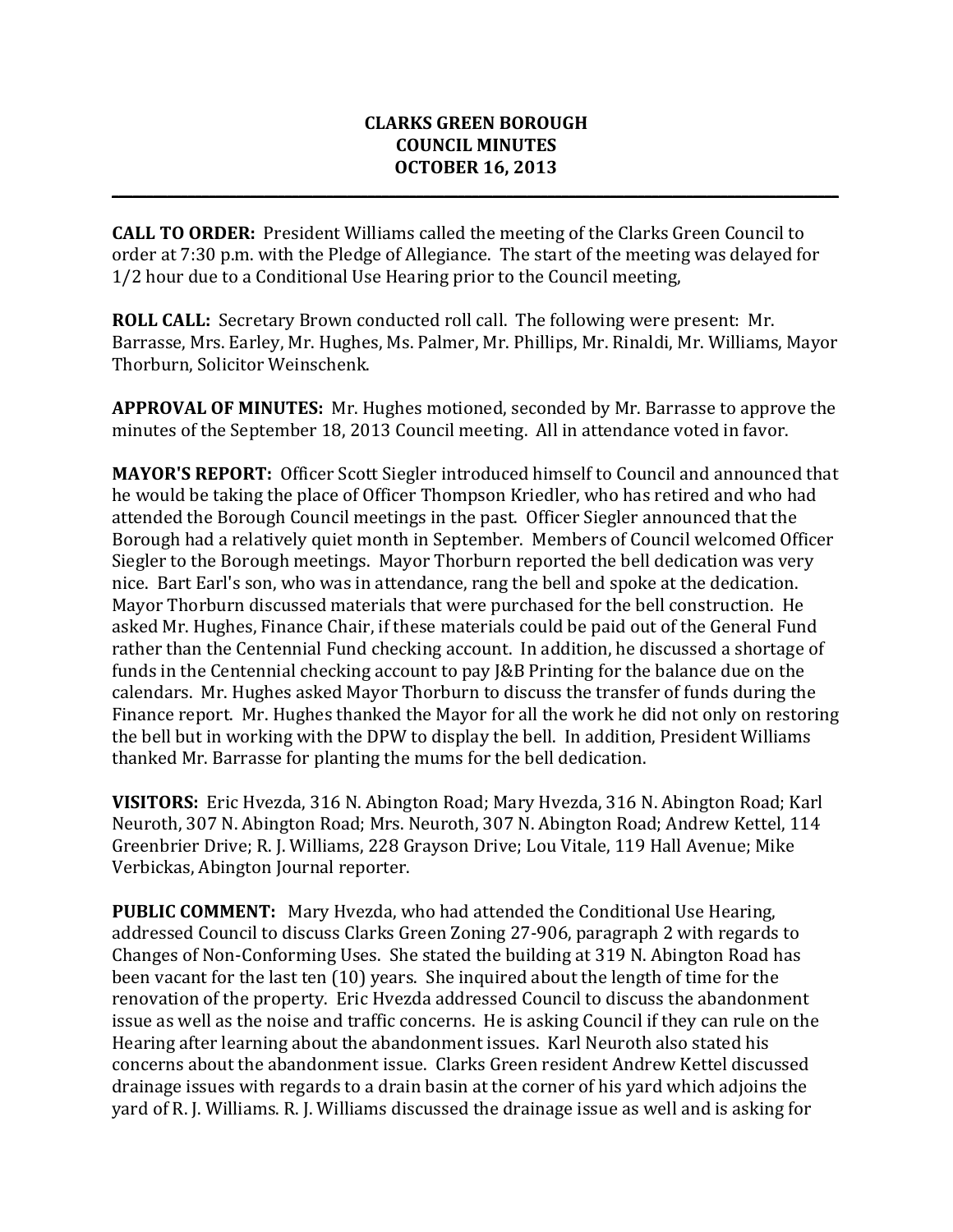the Borough to investigate the situation for a permanent fix. Mrs. Earley reported that she and the DPW Foreman, as well as the Borough Solicitor will be discussing their concerns. Mr. Williams shared a video of a recent rainstorm and the drainage problems with members of Council.

**SOLICITOR'S REPORT:** Solicitor Weinschenk discussed two (2) proposed stormwater ordinances which he has drafted; the MS4, for Stormwater Management and also an ordinance for Prohibitive Discharges. Copies were provided to Council President Williams and to Mrs. Earley. Borough Engineer, Jack Scheuer, asked that he review the proposed ordinances prior to distribution to Council. He has reviewed them. Sol. Weinschenk met with Mr. Scheuer and another colleague at his office on October 4 to discuss the Ordinances. What was proposed included two (2) new ordinances and to repeal the existing Stormwater Ordinance. As a result of that meeting, Mr. Scheuer indicated that it is not possible to adopt two new ordinances and repeal the existing one. There are items within the existing Stormwater Ordinance which must remain and which are not covered in these two new ordinances. What is necessary is to dovetail the existing ordinance into certain sections of the two new ordinances. This process will involve a number of hours of work by the Borough Engineer and the Borough Solicitor. The price would be about \$1,500 for the Engineer and \$1,500 for the Solicitor and they are making Council aware of this potential financial impact. By adopting these ordinances, it will satisfy the requirements of Pennsylvania Department of Environmental Protection. This requirement as initially promulgated was September 2013. Solicitor Weinschenk stated it will be completed sometime in early 2014 due to conversion of the existing ordinances. After Council discussion, Mr. Rinaldi motioned, seconded by Mr. Hughes to authorize the Borough Solicitor and Engineer to begin work on the Stormwater Management Ordinance and the Prohibitive Discharge Ordinance. Mr. Barrasse, Ms. Palmer, Mrs. Earley, Mr. Hughes, Mr. Williams, Mr. Rinaldi, and Mr. Phillips voted in favor. In addition, Solicitor Weinschenk reported the DPW Foreman forwarded to him a PennDot Maintenance Agreement regarding the extension of the stormwater drainage on North Abington Road near the intersection of Seneca Avenue and OLP School. Residents have attended prior Council meetings regarding water run-off in this area. The residents are asking if some consideration be given to adding stormwater drainage to this area before paving Abington Road. The agreement states that PennDot wants the Borough to design it and PennDot will provide all the materials and install it. They want Clarks Green Borough to maintain it moving forward. If Council decides to go forward with the agreement, the maintenance should be limited to the segment of pipe that is being installed and not further into Waverly Township, which would require making changes to the sample agreement PennDot provided. The Borough Engineer has indicated that Abington Road will not be paved this year; therefore there is no immediate urgency to adopt this agreement. Solicitor Weinschenk also reported that he and Council President Williams have received a CD which contains the standard construction and material specifications for sanitary sewer extensions which were developed by South Abington Township, ARWA and Jack Scheuer for South Abington Township. These specifications eliminate the ban on new connections which is necessary for the participating municipalities Clarks Summit, Clarks Green and South Abington Township. It is necessary for these municipalities to adopt this standard construction and material specification manual in connection with their sewer systems.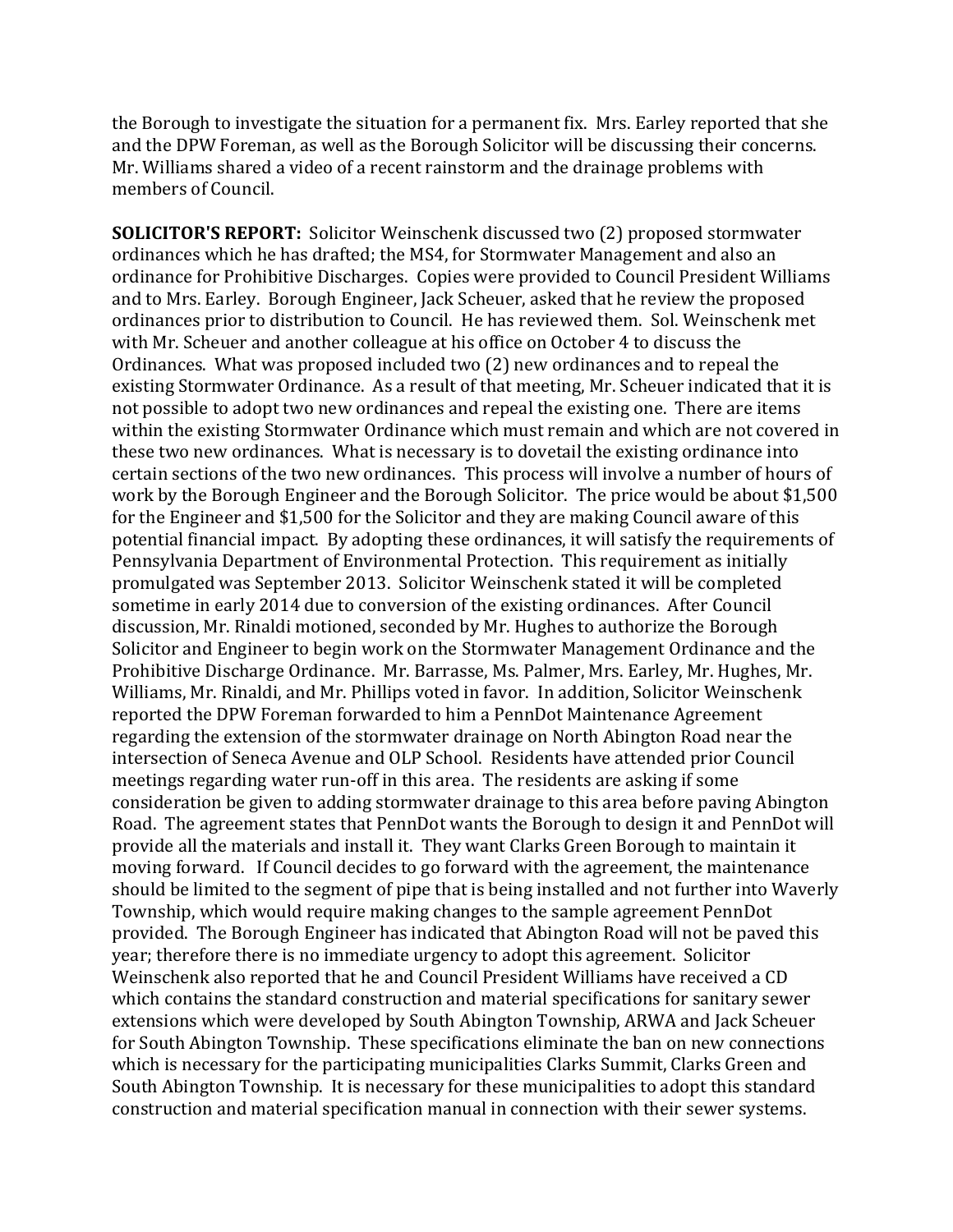South Abington Township took the lead in preparing this manual since they are the municipality which has all the development. Clarks Green Borough will have to enact these specifications as well. Mrs. Earley also reported that a meeting with the DPW Foreman, Councilman Phillips, the Borough Engineer and Alan Jones from PennDot will be held tomorrow afternoon near Our Lady of Peace School regarding the stormwater issue.

Mr. Hughes asked President Williams if he could defer his financial report to allow visitors who had attended the Conditional Use Hearing to hear the discussion on Courthouse Ventures. President Williams was in agreement and asked Solicitor Weinschenk to report on the hearing and on Council options for action. Solicitor Weinschenk reported the initial Land Development submission was to remodel the front building and the rear building. Council approved that, with conditions. When the plans for new construction were submitted, the prior submission was withdrawn. The only thing before Council is the new submission to demolish the two existing buildings and to construct a new 6,000 - 6,200 square foot building. The options for Council are to approve the new submission, approve it with conditions, or deny it. Solicitor Weinschenk reminded Council that there was no testimony from the property owners, merely their representatives who were in attendance this evening. There was no evidence submitted to rebut the testimony from other parties that the use had been abandoned. The Borough Ordinance indicates that if a Non-Conforming Use is discontinued for more than 12 months, then it is abandoned. There is no evidence offered by the applicant to the contrary; that there was not an abandonment and that it has been used continuously. The role of Council is basically to review the request. The abandonment is a keynote issue. If Council feels that, based upon testimony presented at the Hearing, there is in fact a presumed abandonment; they need to deny the application. The other concerns raised have to do with traffic, noise and the appearance of the building. The review standards and the criteria that Council must consider in approving this are set forth in the Borough's Zoning Ordinance. Solicitor Weinschenk reported there are two sections of review requirements and one is that the proposed use is compatible with the neighboring properties. This evening owners of properties adjacent to the Courthouse Ventures property have raised concerns about the traffic, about the look of the building as well as questions about unknown professionals who will occupy the building, etc. Mr. Rinaldi asked the Solicitor about the time limit Council has to act and if they do not act, is it deemed approved? Solicitor Weinschenk replied that Council definitely needs to take action in November or, in the alternative, to get an extension from the applicant for 2 or 3 months. If Council approves it or approves it with condition, Council should include findings. Mrs. Earley stated that when Council was presented this the first time, they were told all of the neighbors knew about this and felt comfortable with it and that is when it was the Kareha house. Now the neighbors claim that this building is abandoned, and if Council moves ahead, we are in violation of our own zoning. Solicitor Weinschenk responded by saying that Council decision could be appealed by anyone saying that the use had been abandoned and that this should not have been approved. Mayor Thorburn asked whose position it is to prove abandonment. Mr. Phillips inquired about requesting an extension for Courthouse Ventures to respond to the concerns to the Hearing prior to our denial at the next meeting. Solicitor Weinschenk replied that Courthouse Ventures had their opportunity at the Hearing and the owners did not show up for the Hearing to present any evidence. Factors which the residents brought up are traffic generation, noise, dust,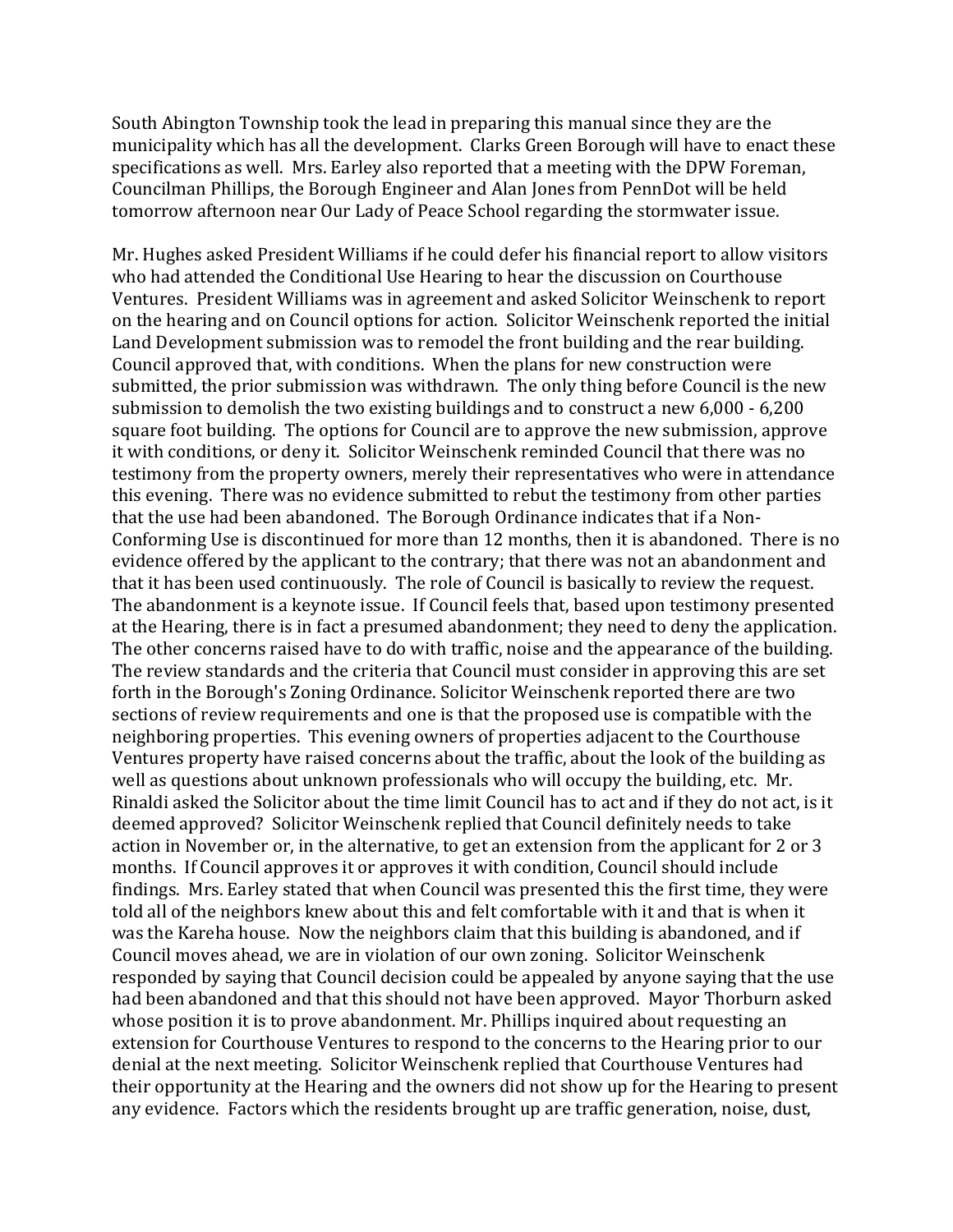fumes, gases, amount and nature of outdoor storage, hours of operation, compatibility with the character of the surrounding neighborhood, and the potential of expansion. Mr. Hughes thanked the neighboring residents who remained for the Council meeting for coming to the Hearing and for raising these issues. He stated the magnitude of objections raised tonight by the neighbors were considerable. Mr. Rinaldi questioned whether there was sufficient evidence presented by the developers for Council to even consider their application. Mr. Hughes also added the concern of property values which was mentioned by the neighbors. Solicitor Weinschenk also discussed the outcome of the property if nothing is done with it and it becomes a nuisance property. Ms. Palmer reported that she was told if Council denies this request, the developer's will come back with a new plan. Solicitor Weinschenk responded that is up to them. Council discussion continued. Solicitor Weinschenk stated that Council will want to review the transcript from the Hearing. Mr. Barrasse motioned, seconded by Ms. Palmer to table any action on Courthouse Ventures Conditional Use application until the November Council meeting. Ms. Palmer, Mrs. Earley, Mr. Phillips, Mr. Williams, Mr. Rinaldi, Mr. Hughes and Mr. Barrasse voted in favor.

**TREASURER'S REPORT AND BILL APPROVAL:** Mr. Hughes presented the Treasurer's report which was filed for audit. Current fund balances are as follows:

| S  | 13,513.78  |
|----|------------|
|    | 1,197.44   |
|    | 229,920.38 |
|    | 35,238.70  |
|    | 223,203.09 |
|    | 84,911.95  |
|    | 40,076.94  |
| \$ | 628,062.28 |
|    |            |

Mr. Hughes compared various account balances on the Treasurer's report and the Budget vs. Actual report to last year's and last month's figures. With no questions or comments from members of Council, Mr. Hughes motioned, seconded by Mrs. Earley to accept the Treasurer's Report and ratify the payment of the bills. Ms. Palmer, Mr. Hughes, Mrs. Earley, Mr. Barrasse, Mr. Rinaldi, Mr. Williams, and Mr. Phillips voted in favor. Mayor Thorburn asked for a transfer of funds from the General Fund checking account to the Centennial checking account in the amount of \$1,000.00 to cover bills. Mr. Rinaldi motioned, seconded by Mr. Phillips to transfer \$1,000.00 from the General Fund checking account to the Centennial checking account. Mrs. Earley, Mr. Phillips, Mr. Rinaldi, Mr. Hughes, Mr. Williams, Mr. Barrasse and Ms. Palmer voted in favor. Mr. Hughes motioned, seconded by Ms. Palmer to pay \$1,000.00 to the Abington Community Library which will complete the budgeted donation of \$2,000.00 for the year. Mr. Hughes, Mr. Williams, Mr. Rinaldi, Mr. Phillips, Mr. Barrasse, Ms. Palmer and Mrs. Earley voted in favor. Mr. Hughes reported that the second budget meeting was held this afternoon with Mrs. Earley and Mr. Rinaldi. Clarks Green Borough has received notice from ARWA that there will be no increase in their assessment to the municipalities for next year therefore Clarks Green will not be increasing their sewer rates for 2014. He reported that a draft Budget should be available at the November meeting for review and discussion. Mr. Hughes asked Councilmen Phillips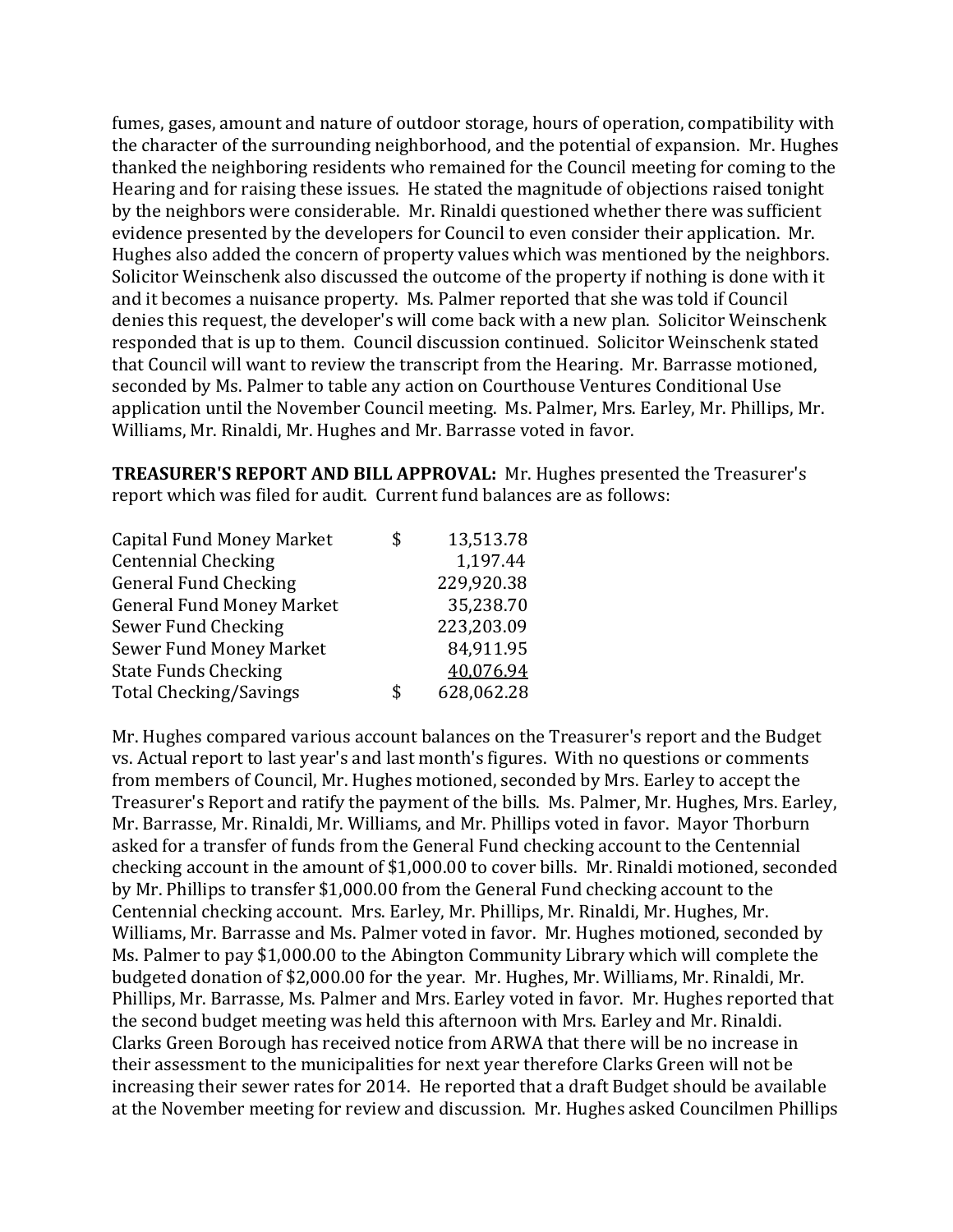and Barrasse to submit their projected budgets to him by November 4. In addition, Mr. Hughes reported that President Williams, Councilman Rinaldi and he, as members of the Finance Committee, met with Atty. Greg Pascale from the Abington Area Joint Recreation Board and Mark Dougherty, who is a member of the Rec Board and who is also a supervisor for South Abington Township. They discussed the matter of the 2012 audit for AAJRB. Mr. Hughes read a statement from a letter dated March 27, 2013 from Solicitor Weinschenk which states that under Pennsylvania law, recreation boards are treated the same as municipal authorities. The statutes from municipal authorities states that it should have its books and records audited annually by a Certified Public Accountant and a copy shall be filed in the authority office for the purpose of public review. Mr. Hughes stated that the budget of the Rec Board is well over \$2,000,000.00 in terms of the books of the Borough and the books of the Rec Board over the period of 2012, 2013 and 2014. By the end of the meeting, Atty. Pascale saw the need for an audit. Mr. Hughes invited members of Council to review the documents which were discussed at the meeting. In addition, Mr. Hughes reviewed sewer balances of residents in arrears. He also reviewed residents who have not responded to our second letter, after the Certified letter, regarding their sewer balances. He is recommending that these properties be placed on lien. In closing, Mr. Hughes reported on the updated list of items waiting to be received from AAJRB.

**BUILDING & GROUNDS:** Mr. Phillips reported that Secretary Brown has completed the transcription of the meeting minutes for the Planning Commission which are available in the office. These minutes are for the time period June 1, 2011 through September 11, 2013.

**PUBLIC WORKS:** Mrs. Earley reported that \$360.00 had been budgeted in 2013 for a clam extraction tool which removes material from the catch basins. The DPW Foreman called for three quotes. The lowest quote was for \$374.00 from USA Blue Book. Mrs. Earley motioned, seconded by Mr. Hughes to purchase the clam extraction tool from USA Blue Book in the amount of \$374.00. Mr. Barrasse, Mr. Rinaldi, Mr. Phillips, Mr. Hughes, Ms. Palmer, Mrs. Earley and Mr. Williams voted in favor. Mrs. Earley also reported that no response has been received from the Vassar Avenue resident concerning the septic tank issue. The Borough has sent the resident two copies of the hold harmless letter and he has not responded other than to promise the DPW Foreman that he was waiting to coordinate all the workers necessary to correct the situation. Mrs. Earley is asking the Borough Solicitor to send him a letter indicating that he needs to take action before this year is over. In addition, Mrs. Earley reported Councilman Phillips, Borough Engineer Jack Scheuer and DPW Foreman will meet with Alan Jones from PennDot tomorrow regarding the drainage and excavation work near OLP. The DPW Foreman has questions regarding drainage pipes within certain areas of the Borough. Specifically, he would like a legal opinion regarding who is responsible for the area on Crest Drive where there seems to be a compromised drainage pipe. The area seems to have been undermined as a result of storm water erosion. Repairs need to be done at this point and the DPW Foreman would like to know if this is a Borough or homeowner responsibility. In addition, there is a pipe opening at 228 Grayson Drive which the DPW has been keeping clean. The DPW Foreman would like a legal opinion on what our responsibility is in this regard as well. Solicitor Weinschenk reported that the issue on Crest Drive is not on Borough property. The DPW has gone in there voluntarily. He reported that the Borough voluntarily did storm basin work on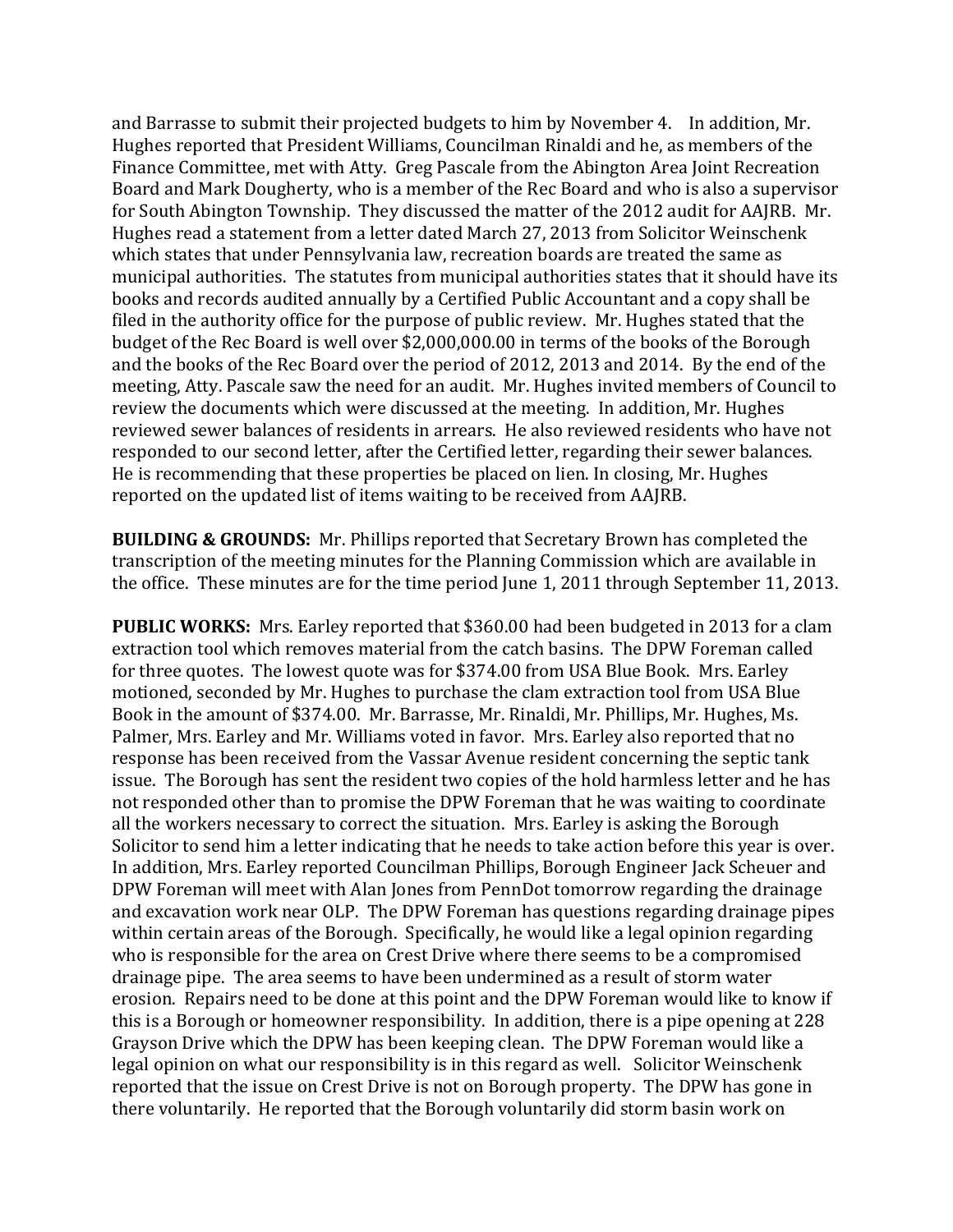Grayson a number of years ago which helped that problem. Solicitor Weinschenk will check the file regarding the Kiesling development to see who is responsible. In closing, Mrs. Earley reported that she and the DPW Foreman have been working on the 2014 budget for the Public Works Department.

**HEALTH & SAFETY:** Mr. Barrasse reported that the Fire Protection contract will be reviewed at the Work Session in November. The Health and Safety committee will meet one more time prior to the Work Session. He also reported that the Health and Safety Committee is talking about organizing health screenings, etc. during the Centennial.

**REFUSE & RECYCLING:** Mr. Rinaldi reported that the leaf bag distribution went well with the help from students from Baptist Bible College again this year. A thank you letter has been sent to the school with copies to the volunteers. He reported that a new resident had received incorrect information from County Waste regarding the fact that all residents are required to use the services of County Waste. He spoke with County Waste as well as the new residents regarding the requirement.

**PERSONNEL:** Ms. Palmer reported on current Blue Cross medical insurance costs she had received from Sharon. Information had been received from Blue Cross stating that current medical premiums would be locked in through December 31, 2014 if the Borough responded by November 7, 2013. She had requested information from Geisinger, however she had not heard back from them. Ms. Palmer motioned, seconded by Mr. Phillips to continue the medical insurance coverage through Blue Cross of Northeastern Pennsylvania through December 31, 2014. Mr. Rinaldi asked if the Borough was required to sign an agreement to stay with them for the whole year. Council could approve the Blue Cross coverage and if Geisinger came through with a lower rate with comparable coverage, the Borough could change. After Council discussion Ms. Palmer revised the motion, seconded by Mr. Phillips to continue with Blue Cross Blue Shield pending further information from Geisinger. Mr. Barrasse, Ms. Palmer, Mrs. Earley, Mr. Williams, Mr. Phillips, Mr. Rinaldi, and Mr. Hughes voted in favor.

**AAJRB:** Ms. Palmer had a conflict due to attending a Tax Collection Committee meeting and arrived at the Rec Board meeting late; therefore she had nothing to report.

**ACOG:** Ms. Palmer reported that Atty. Cohen spoke about the COMCAST contract which will be renewed in 2015. Representatives from twelve municipalities attended the meeting. Atty. Cohen will get back to ACOG with a proposal, which Ms. Palmer will share with Council. She reported that the Borough office will be able to get free internet service and a Borough public TV channel. Ms. Palmer reported that there will be individual contracts with each municipality done through ACOG. She encouraged members of Council to attend the ACOG meeting when it comes to that point. President Williams announced that Atty. Cohen also offered to perform a financial analysis for each Borough. Mayor Thorburn asked if there was any discussion among ACOG members about the Commuter Tax. She replied that the Commuter Tax was not discussed at this meeting, however she did mention that the Association of Boroughs has put together a group called STOP (Stop Taxing Our People). She stressed the need for advertising, etc. to prevent this tax.